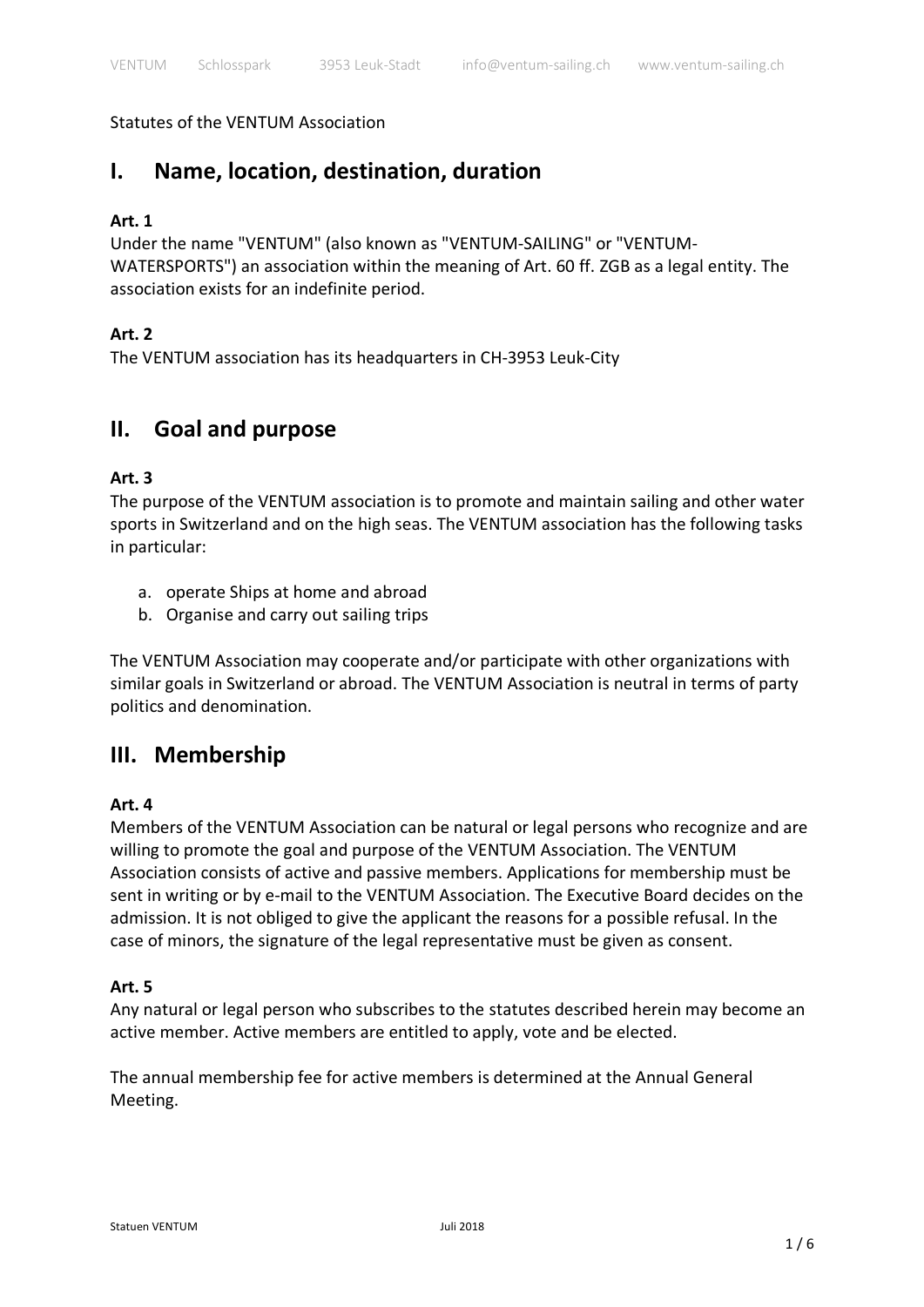#### **Art. 6**

Passive members are natural persons or legal entities that support the goals of VENTUM through contributions and/or services or benefits. Passive members do not have the right to apply, vote or be elected.

#### **Art. 7**

The membership expires by:

- a) Withdrawal
- b) Exclusion
- c) Case of death

The resignation of an active member must be declared in writing to the board. It can only be made at the end of the business year with six weeks' notice. The declaration of resignation must be accompanied by the membership card and the licenses issued by the VENTUM Association.

The resignation of a passive member can in principle take place at any time and without notice, with the exception of passive membership for the purpose of receiving benefits. In this case, the resignation takes place automatically upon completion of the benefit payment.

Exclusion may be pronounced by the Executive Board against any member who is guilty of dishonorable or unsportsmanlike conduct or who harms the interests of the VENTUM Association. Further reasons for exclusion are non-fulfillment of statutory obligations and non-compliance with the instructions of the management, non-payment of the annual membership fee or other payment obligations to the VENTUM Association despite two written reminders. The last reminder must be sent by registered letter with the threat of expulsion and the setting of a deadline of one month for the fulfillment of obligations.

As a rule, the decision to exclude a member is made only after the member has been heard, is communicated to the member and applies immediately. There is no possibility of appeal to the General Meeting.

In the event of termination of membership, the obligations towards the VENTUM Association must be fulfilled until the end of the financial year in question, even if the exclusion takes place during the financial year.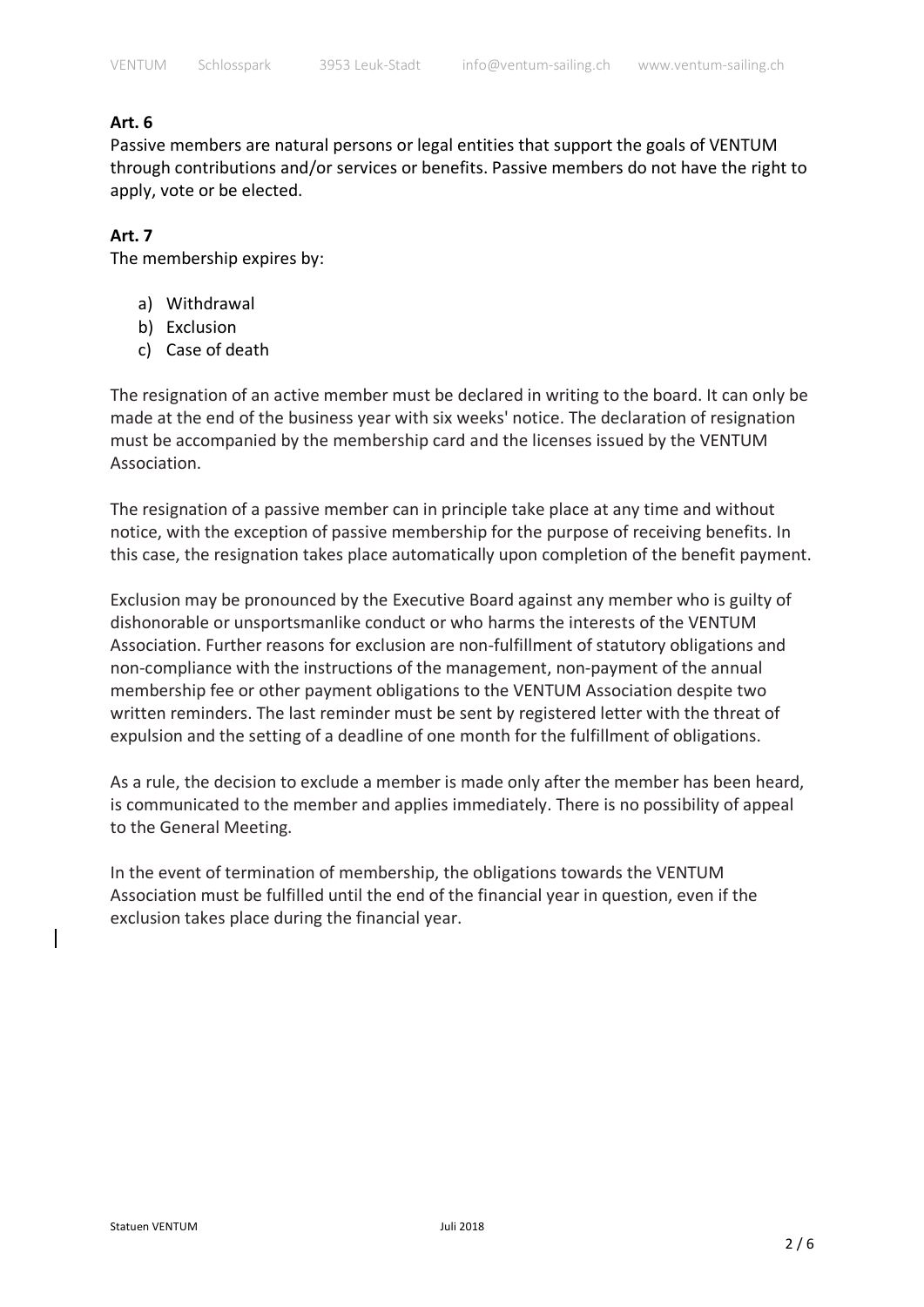# **IV. Organs**

## **Art. 8**

The organs of the VENTUM Association are:

- a) The general meeting
- b) The Board of Directors
- c) The Auditors (optional)

## **A. The general meeting**

## **Art. 9**

The Annual General Meeting shall be held annually within the first six months of the year.

The invitation to the General Meeting is issued in writing by the Board of Directors with at least 20 days' notice, stating the agenda.

Motions for the attention of the General Meeting must be submitted in writing to the President at least two weeks in advance.

#### **Art. 10**

An Extraordinary General Meeting shall be convened by resolution of the Board of Directors, at the request of at least one fifth of the members or at the request of the Auditors. The invitation must be issued 10 days before the meeting.

## **Art. 11**

The duties and powers of the General Meeting are as follows:

- a) Acceptance of the annual report, the annual financial statements and the report of the auditors.
- b) Discharge of the Board of Directors and the Auditors
- c) Determination of the annual budget
- d) Election of the President, the other members of the Board of Directors and the Auditors
- e) Handling of motions of the Board of Directors and the members, handling of appeals
- f) Determination and amendments of the statutes
- g) Dissolution of the Association.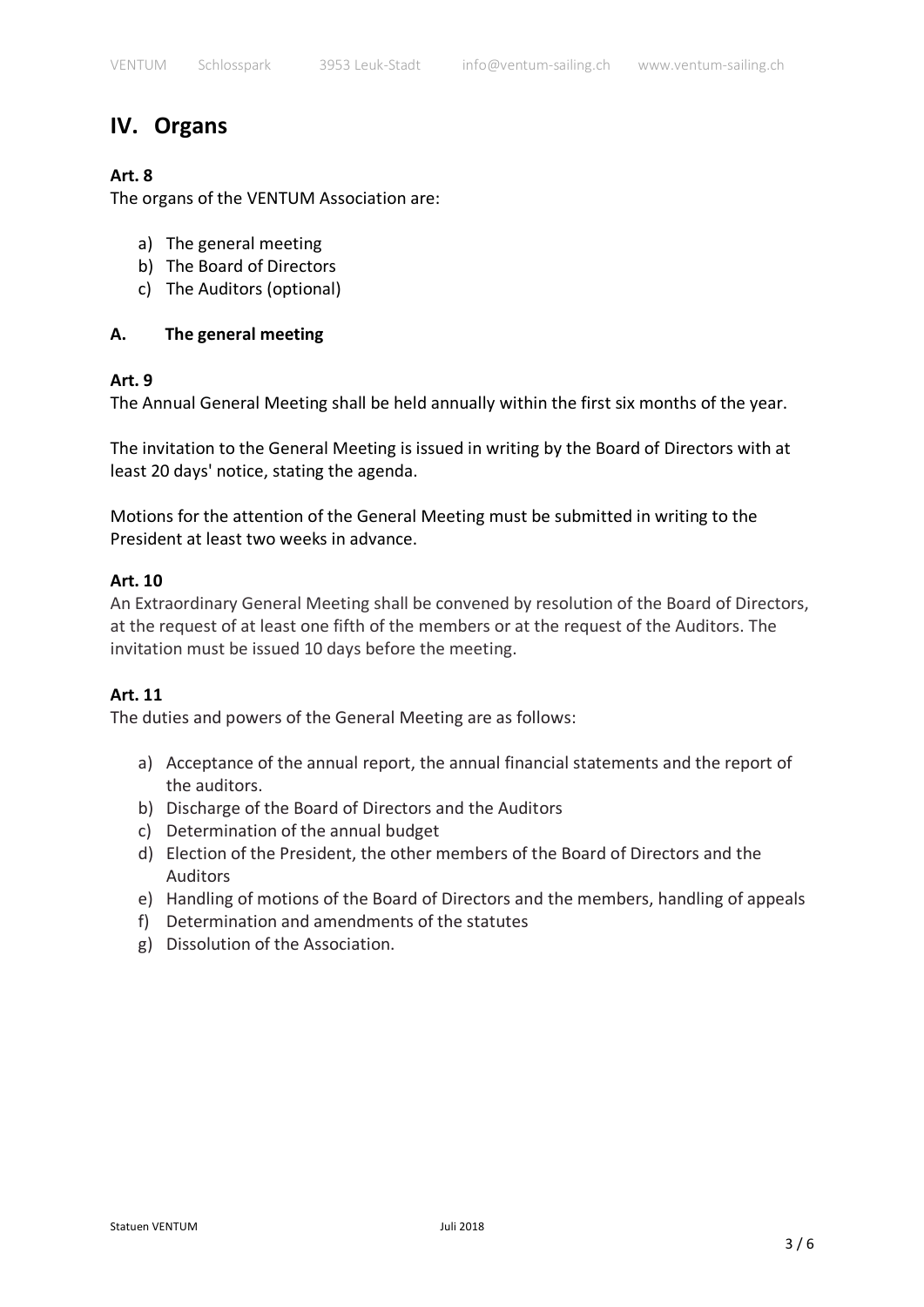#### **Art. 12**

Resolutions at the General Meeting are passed by open vote with a simple majority of the votes present. Voting shall be by secret ballot only if expressly requested by a majority of the active members present. In the event of a tie, the President shall not have a casting vote. The written consent of all members to a proposal is equivalent to a decision of the Association Assembly.

All active members present have the same voting rights. Proxy voting is only permitted by another active member.

When a resolution is passed on a legal transaction or dispute between a member of the Association and the VENTUM Association, the member concerned is excluded from voting.

Passive members are invited to the General Assembly but have no voting rights.

#### **B. The Board**

#### **Art. 13**

The Board of Directors consists of at least two members and is elected by the General Meeting for a term of office of one year. It constitutes itself. The board has a quorum if at least two members are present. It shall be convened at the request of the President or at the request of a member of the Board. Even in the event of a tie, the President's vote shall simply count. If no agreement is reached, an external advisor shall be jointly appointed and consulted. The function of the advisor shall be determined on a case-by-case basis by the members of the Board.

If members of the Board of Directors resign during their term of office, the Board of Directors shall automatically replace them. Elections must be submitted for confirmation at the next General Meeting.

#### **Art. 14**

The Board of Directors is composed of:

- a) President
- b) Vice President
- c) Other board members

#### **Art. 15**

The Executive Board represents the VENTUM Association externally and conducts the dayto-day business. He signs collectively with the president.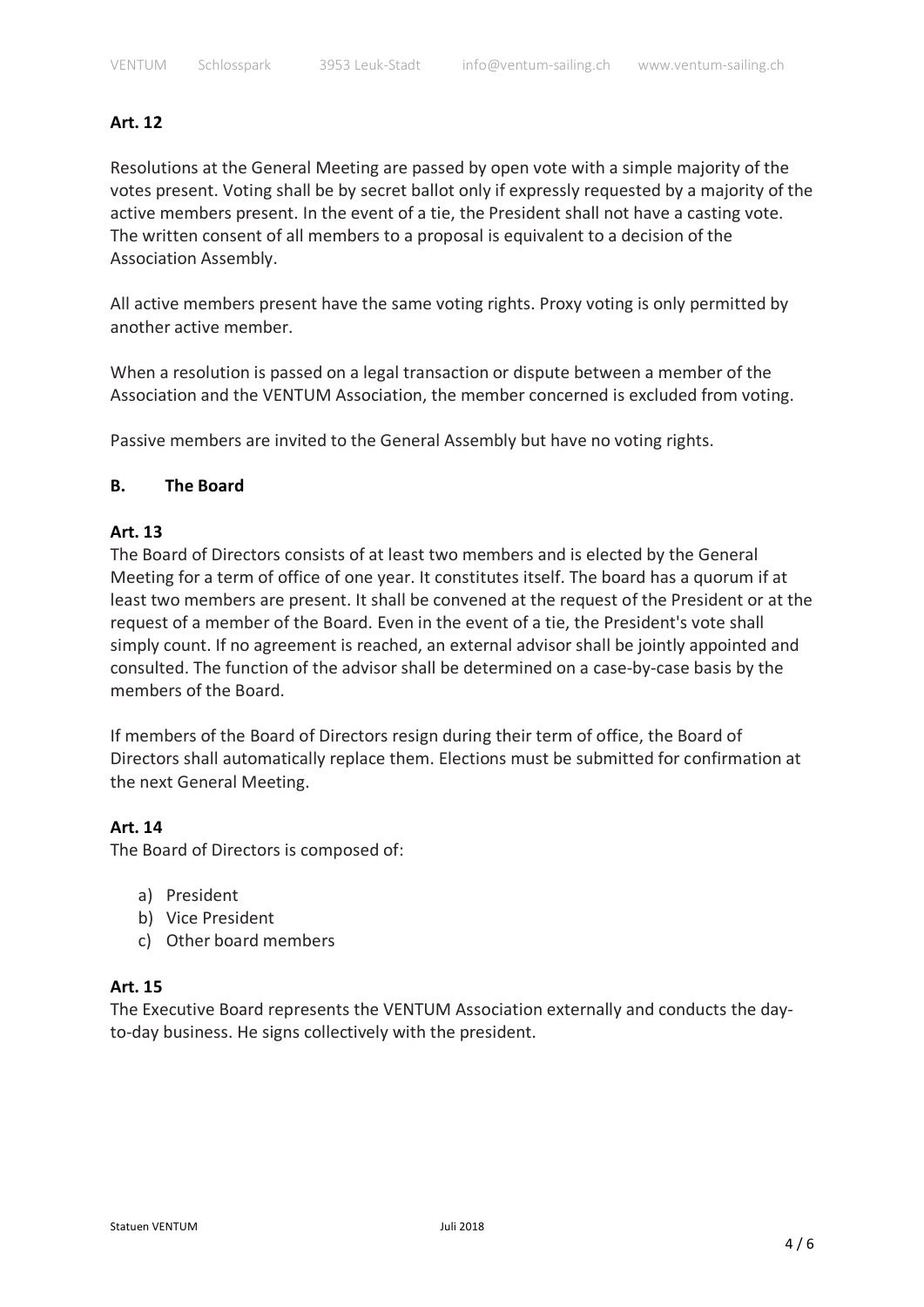#### **Art. 16**

In principle, the Board of Directors is entitled to all powers that are not expressly reserved for the General Meeting. These are in particular

- a) Preparation and execution of the ordinary and extraordinary General Meetings of Shareholders
- b) Elaboration of statutes, proposals and regulations
- c) Admission and exclusion of members

## **C. The auditors**

## **Art. 17**

The VENTUM Association has its accounts audited by an auditor to a limited extent in accordance with the provisions of the Code of Obligations on auditors for public limited companies if an active member so requests (Art. 727a para. 4 OR).

## **Art. 18**

One or more natural persons, legal entities or partnerships may be elected as auditors. The auditor or the auditing agency must be independent in accordance with Art. 69b Para. 3 of the Swiss ZGB with 729 of the Swiss OR and licensed in accordance with the provisions of the Audit Supervision Act of December 16, 2005.

The auditors must have their domicile, their registered office or a registered branch in Switzerland. If the VENTUM Association has several auditors, at least one of them must meet these requirements.

The auditors are elected for one business year. Their office ends with the acceptance of the last annual financial statement. Re-election is possible. Dismissal is possible at any time and without notice.

## **Art. 19**

The financial year coincides with the calendar year. As of December 31, the annual financial statements are closed and an inventory is prepared.